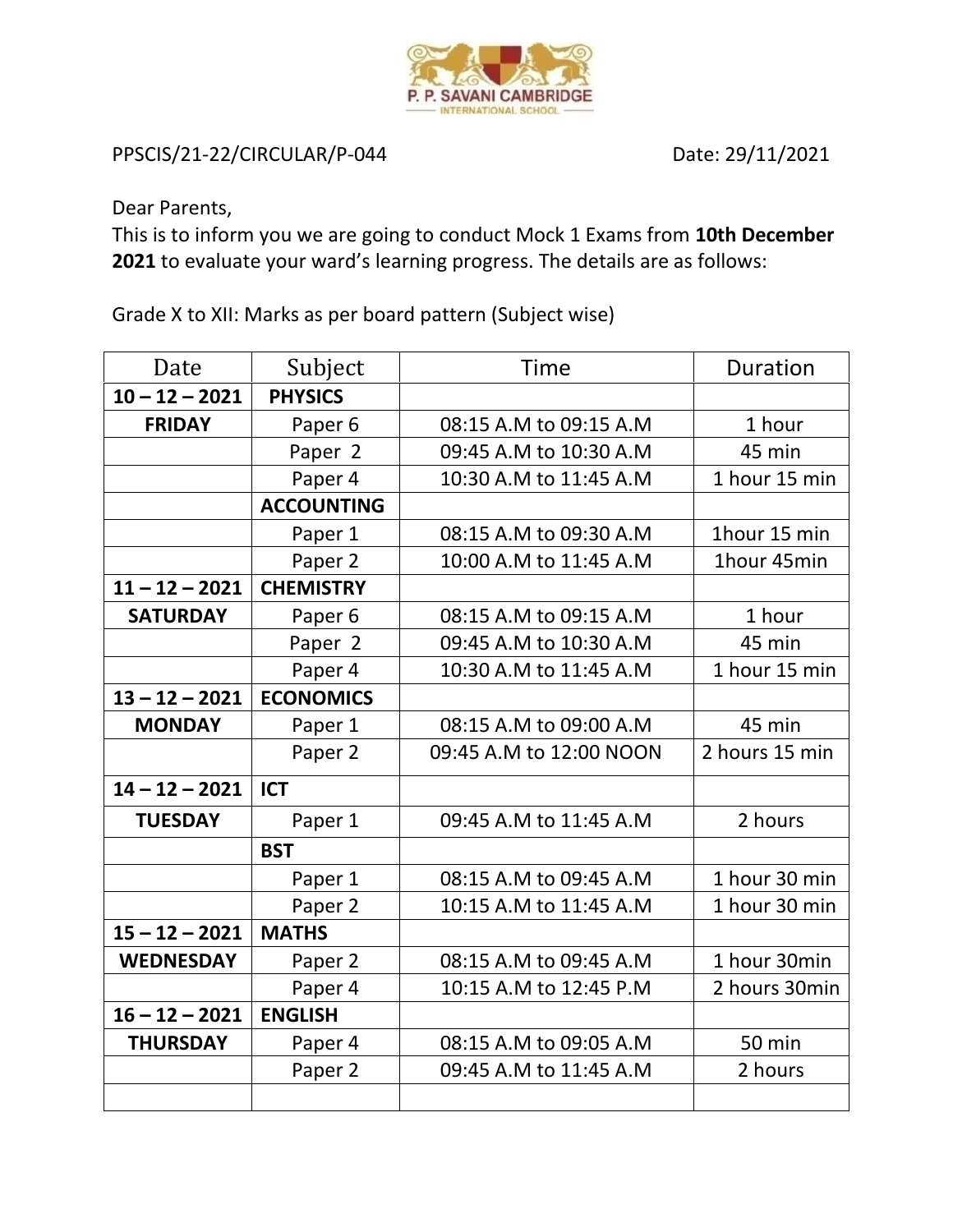| $17 - 12 - 2021$ | <b>HINDI</b>       |                        |               |
|------------------|--------------------|------------------------|---------------|
| <b>FRIDAY</b>    | Paper 2            | 08:15 A.M to 09:00 A.M | 45 min        |
|                  | Paper 1            | 09:45 A.M to 11:45 A.M | 2 hours       |
|                  | <b>FRENCH</b>      |                        |               |
|                  | Paper 2            | 08:15 A.M to 09:15 A.M | 1 hour        |
|                  | Paper 4            | 09:45 A.M to 10:45 A.M | 1 hour        |
|                  | Paper 1            | 11:00 A.M to 11:50 A.M | <b>50 min</b> |
| $20 - 12 - 2021$ | <b>BIOLOGY</b>     |                        |               |
| <b>TUESDAY</b>   | Paper <sub>6</sub> | 08:15 A.M to 09:15 A.M | 1 hour        |
|                  | Paper 2            | 09:45 A.M to 10:30 A.M | 45 min        |
|                  | Paper 4            | 10:30 A.M to 11:45 A.M | 1 hour 15 min |

## **Instructions:**

- The school timing will be 8:00 am to 01:30 pm.
- **Breakfast will be from 9:15 am to 9:45 am.**
- Attempting mocks is compulsory.
- RE-TESTS are not allowed under any circumstances.

Regards Principal In charge PPSCIS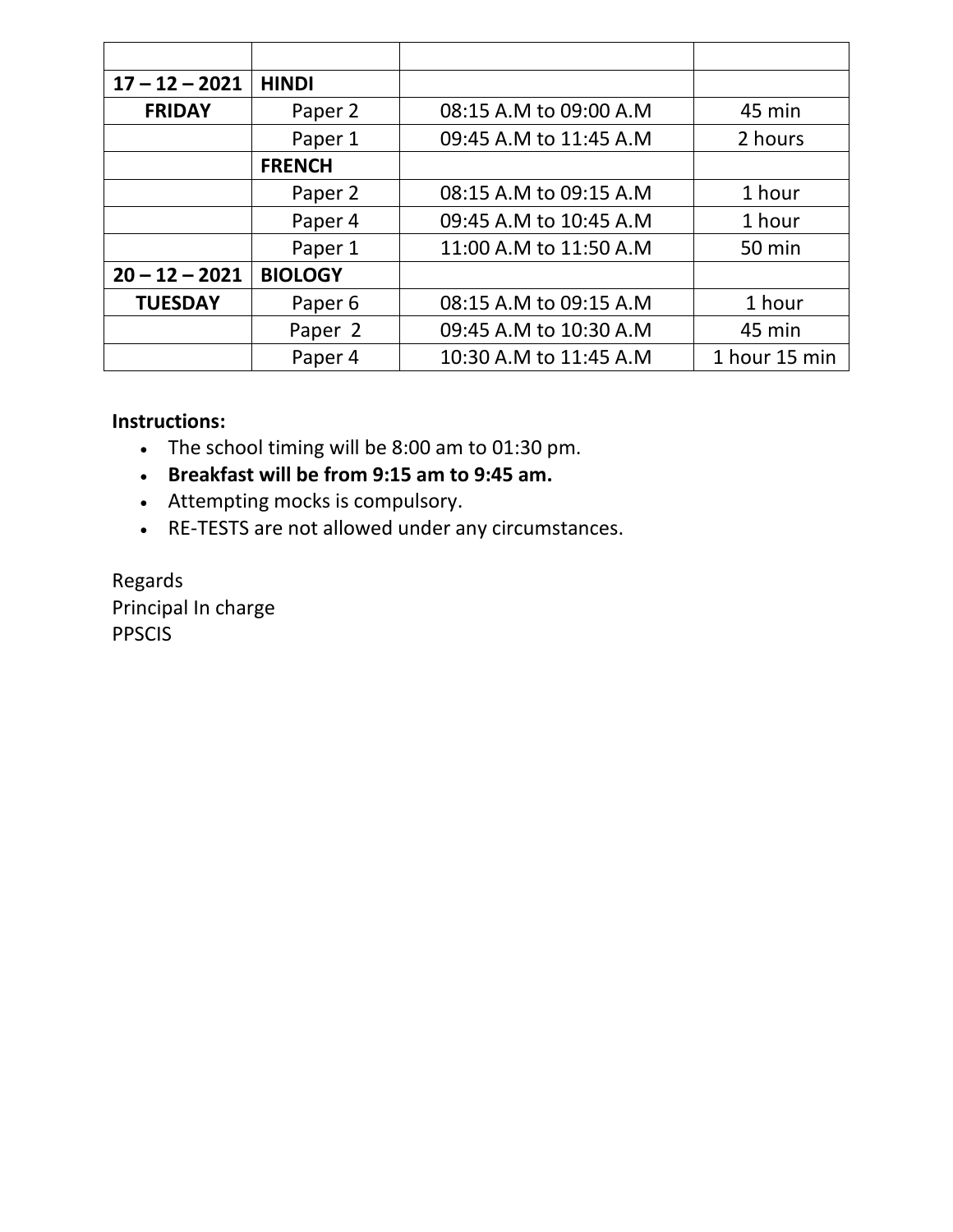

PPSCIS/21-22/CIRCULAR/P-044 Date: 29/11/2021

Dear Parents,

This is to inform you we are going to conduct Mock 1 Exams from **10th December 2021** to evaluate your ward's learning progress. The details are as follows:

Grade XI & XII: Marks as per board pattern (Subject wise)

| <b>DATE</b>      | <b>SUBJECT</b>  | <b>TIME</b>            | <b>DURATION</b> |
|------------------|-----------------|------------------------|-----------------|
| $10 - 12 - 2021$ | <b>MATHS</b>    |                        |                 |
| <b>FRIDAY</b>    | Paper 1         | 09:45 A.M to 11:35 A.M | 1 hour 50 min   |
|                  | <b>ENGLISH</b>  |                        |                 |
|                  | Paper 1         | 09:45 A.M to 11:00 A.M | 1 hour 15 min   |
| $11 - 12 - 2021$ | <b>MATHS</b>    |                        |                 |
| <b>SATURDAY</b>  | Paper 5         | 09:45 A.M to 11:00 A.M | 1 hour 15 min   |
|                  | <b>ENGLISH</b>  |                        |                 |
|                  | Paper 2         | 09:45 A.M to 11:30 A.M | 1 hour 45 min   |
| $13 - 12 - 2021$ | E.M             |                        |                 |
| <b>MONDAY</b>    | Paper 1         | 08:15 A.M to 10:00 A.M | 1 hour 45 min   |
|                  | Paper 2         | 10:30 A.M to 12:15 A.M | 1 hour 45 min   |
|                  | <b>MATHS</b>    |                        |                 |
|                  | Paper 3         | 09:45 A.M to 11:35 A.M | 1 hour 50 min   |
| $14 - 12 - 2021$ | <b>BUSINESS</b> |                        |                 |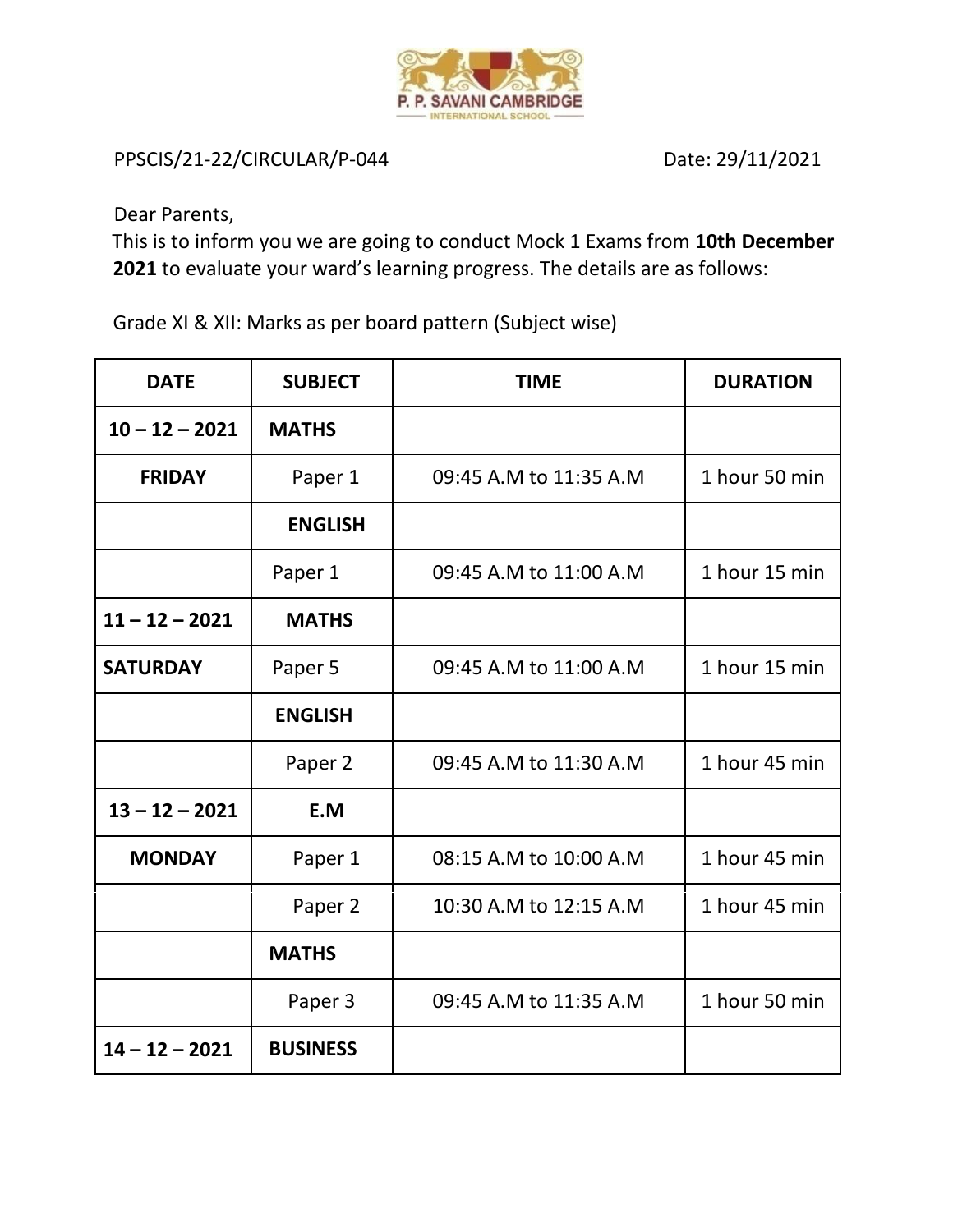| <b>TUESDAY</b>   | Paper 1            | 08:15 A.M to 09:30 A.M   | 1 hour 15 min |
|------------------|--------------------|--------------------------|---------------|
|                  | Paper 2            | 10:00 A.M to 11:30 A.M   | 1 hour 30 min |
|                  | <b>MATHS</b>       |                          |               |
|                  | Paper <sub>6</sub> | 09:45 A.M to 11:00 A.M   | 1 hour 15 min |
| $15 - 12 - 2021$ | IT                 |                          |               |
| <b>WEDNESDAY</b> | Paper 1            | 09:45 A.M to 11:30 A.M   | 1 hour 45 min |
|                  | <b>BIOLOGY</b>     |                          |               |
|                  | Paper 1            | 08:15 A.M to 09:30 A.M   | 1 hour 15 min |
|                  | Paper 2            | 10:00 A.M to 11:15 A.M   | 1 hour 15 min |
|                  | Paper 5            | 08:15 A.M to 09:30 A.M   | 1 hour 15 min |
|                  | Paper 4            | 10:00 A.M to 12:00 NOON  | 2 hours       |
|                  | <b>ACCOUNTING</b>  |                          |               |
|                  | Paper 3            | 09: 45 A.M to 12: 45 P.M | 3 hours       |
| $16 - 12 - 2021$ | <b>CHEMISTRY</b>   |                          |               |
| <b>THURSDAY</b>  | Paper 1            | 08:15 A.M to 09:30 A.M   | 1 hour 15 min |
|                  | Paper 2            | 10:00 A.M to 11:15 A.M   | 1 hour 15 min |
|                  | Paper 5            | 08:15 A.M to 09:30 A.M   | 1 hour 15 min |
|                  | Paper 4            | 10:00 A.M to 12:00 NOON  | 2 hours       |
|                  | <b>ECONOMICS</b>   |                          |               |
|                  | Paper 1            | 08:15 A.M to 09:15 A.M   | 1 hour        |
|                  | Paper 2            | 09: 45 A.M to 11: 15 A.M | 1 hour 30 min |
|                  | Paper 3            | 08:15 A.M to 09:30 A.M   | 1 hour 15 min |